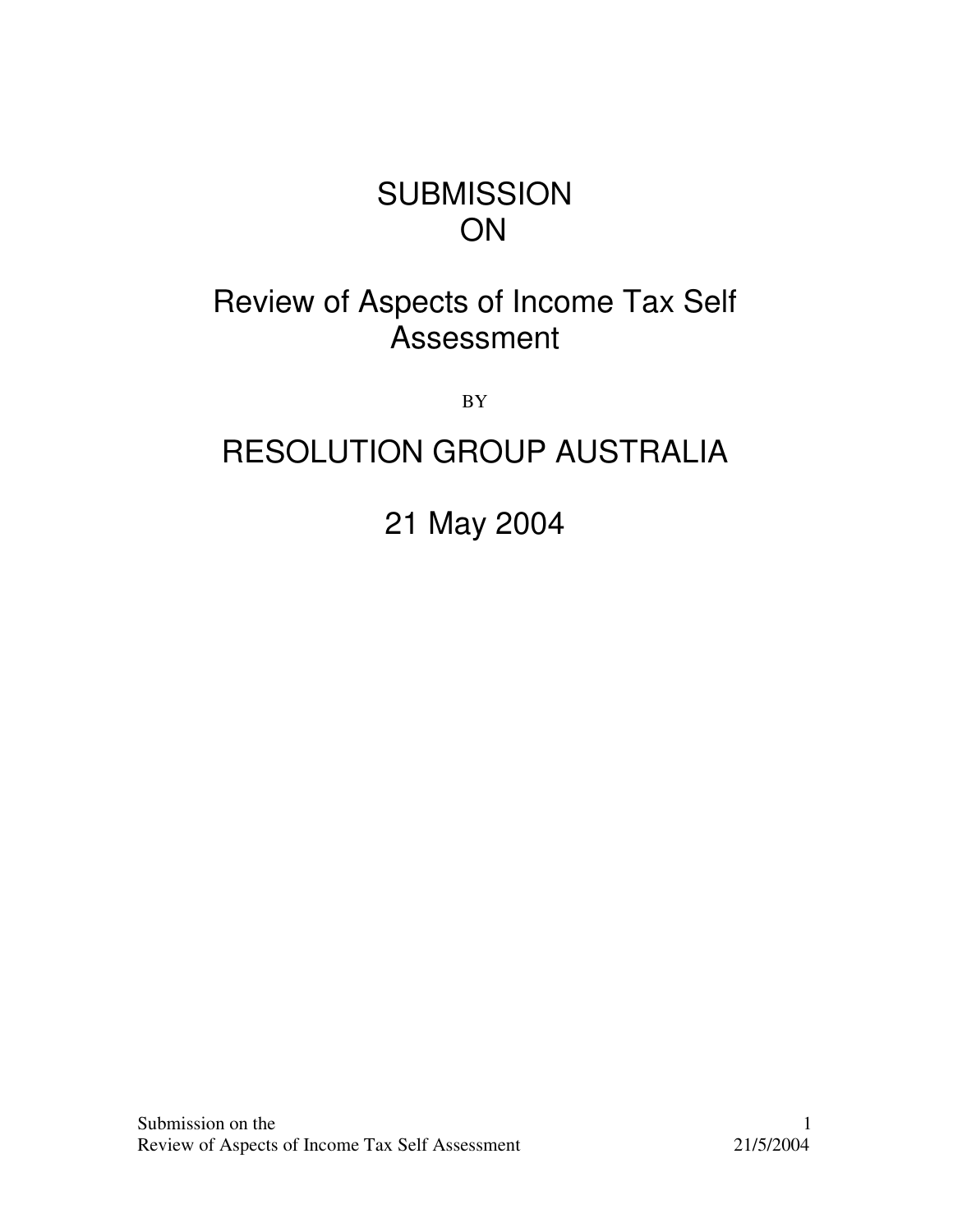# Table of Contents

| 1<br>2 | Response to Key Issues of Review- The Level of Reliance Taxpayers Should Be Able To Place              |
|--------|--------------------------------------------------------------------------------------------------------|
| 2.1    |                                                                                                        |
| 2.2    | Should Tax Office advice indicate whether Part IVA applies to a particular arrangement as a matter     |
|        |                                                                                                        |
| 2.3    | Are there significant problems with the accuracy of Tax Office advice? If so, how should they be       |
|        |                                                                                                        |
| 2.4    | Is there evidence of pro-revenue bias in Tax Office advice? What measures would improve                |
|        | confidence in the objectivity of Tax Office advice? Would an independent evaluation assist?  7         |
| 2.5    | How should Tax Office advice be framed to assist taxpayers — by explaining contending views of         |
|        | the law, or by setting out how the Tax Office intends to apply it? Does this impact on the way that    |
|        |                                                                                                        |
| 2.6    | How might the Tax Office clarify the circumstances in which general advice can be relied upon? 8       |
| 2.7    | Is there value in making more Tax Office advice legally binding? What additional safeguards would      |
|        |                                                                                                        |
| 2.8    | Should taxpayers be penalised merely for not following PBRs when self assessing their income tax       |
|        |                                                                                                        |
| 2.9    | If no penalty applied, would direct appeals against PBRs still be required?  9                         |
| 2.10   |                                                                                                        |
| 2.11   | How could the Tax Office use more cost effective channels for the delivery of binding advice to        |
|        |                                                                                                        |
| 3      | Response to Key Issues of the Review - The proper time frame for amending assessments . 10             |
| 3.1    | Should the period for an amendment increasing the liability of an individual not in business, and/or   |
|        | a very small business be reduced to, say, two years? Should the eligibility of a very small business   |
|        | be based on whether it has chosen to be a Simplified Tax System taxpayer? What exclusions from         |
|        |                                                                                                        |
| 3.2    | Should the amendment period for medium and large businesses and other complex cases remain             |
|        |                                                                                                        |
| 3.3    | Should the amendment period for arrangements conferring unintended tax benefits (including             |
|        | arrangements covered by Part IVA) be reduced from six years to, say, four years? Should                |
|        | taxpayers be required to disclose certain tax planning arrangements more fully in returns? 10          |
| 4      | Response to Key Issues of the Review - the appropriateness of the length of tax audits 11              |
| 4.1    | Is there benefit in the idea of the Tax Office providing early notice to those taxpayers that it has   |
|        | decided to audit? What would be a suitable notification period? What exclusions from the               |
|        | notification regime would be appropriate? Would this idea still be beneficial if taxpayers had to      |
|        |                                                                                                        |
| 4.2    | Should a taxpayer who lodges a nil liability return be subject to the same time limits as apply in     |
|        | Response to Key Issues of the Review - whether taxpayers are adequately protected from                 |
| 5      |                                                                                                        |
| 5.1    | Should taxpayers have a remedy where the Tax Office delays unreasonably in issuing an amended          |
|        |                                                                                                        |
| 5.2    | Should the period for an amendment reducing a taxpayer's liability be the same as for increasing       |
|        |                                                                                                        |
| 5.3    | Would it be better to implement some of the possible changes raised in this Chapter (for example,      |
|        | early notification of compliance activity) by changing administrative procedures, rather than by       |
|        |                                                                                                        |
| 5.4    | What (if any) clarification of the terms 'reasonable care' and 'reasonably arguable position' is       |
|        |                                                                                                        |
| 5.5    | What further guidance on grounds for remission of penalties is required?  13                           |
| 5.6    | What is the effect of the penalty for failing to follow a Tax Office private ruling? Do taxpayers only |
|        |                                                                                                        |
|        |                                                                                                        |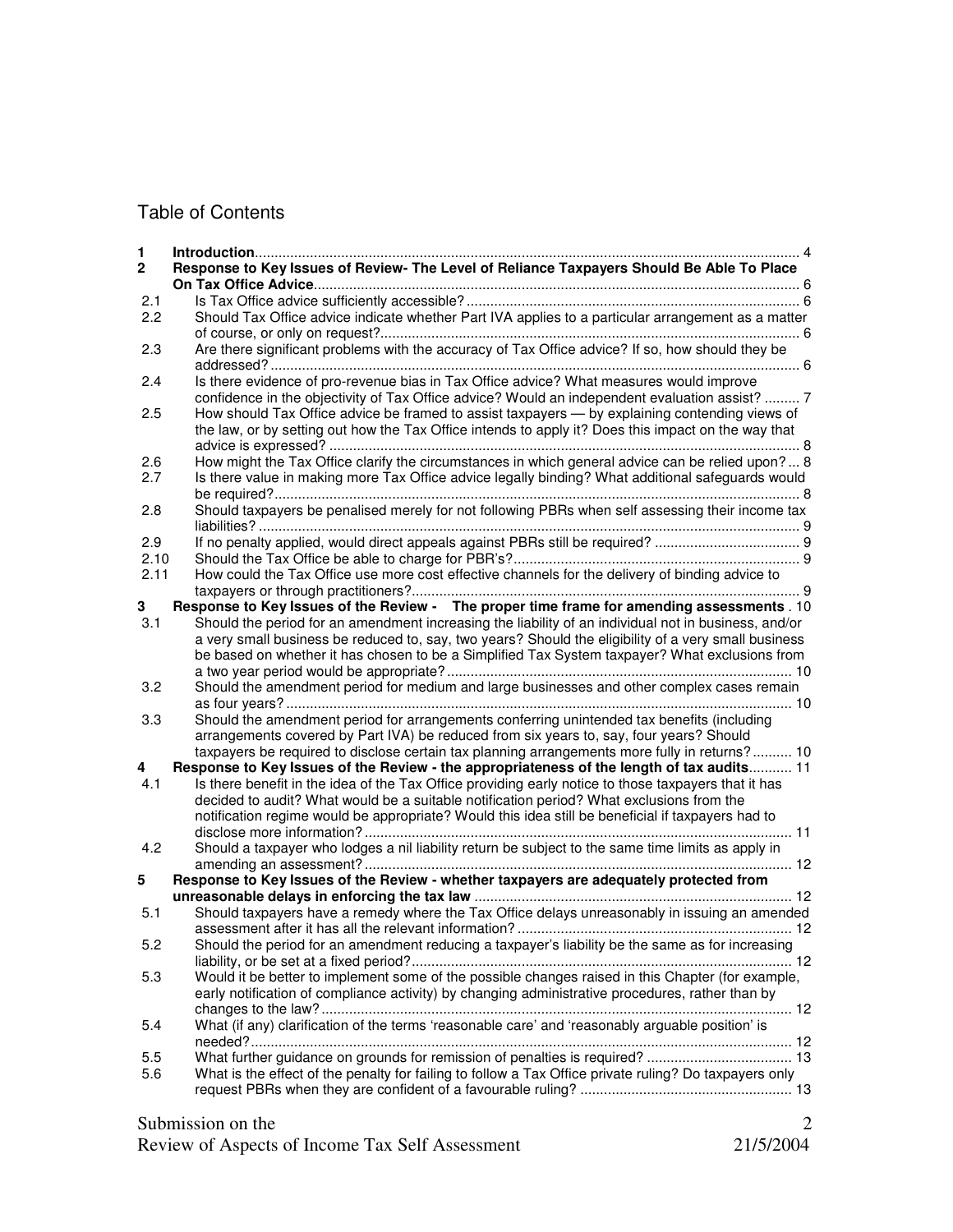| 6   | Response to Key Issues of Review-aspects of the operation of the General Interest Charge                                                                                                              |
|-----|-------------------------------------------------------------------------------------------------------------------------------------------------------------------------------------------------------|
| 6.1 | Should the GIC be set at a level to provide a positive incentive to encourage taxpayers to take<br>steps to ensure they assess correctly? Or should this be dealt with exclusively under the penalty  |
| 6.2 |                                                                                                                                                                                                       |
| 6.3 | Are the approaches identified in this Chapter suitable to address identified concerns with the GIC?<br>If so, by what mechanism should the approaches be implemented? Are there cases where full GIC  |
| 6.4 | What priority should be given to simplicity in considering any changes to the current GIC regime?<br>Should different market segments be treated differently for GIC purposes? Is it feasible to move |
| 6.5 | Should remission of the GIC be initiated by the Tax Office in more circumstances? If so, what                                                                                                         |
| 6.6 | Should the benefit from tax deductibility of the GIC be standardised, to eliminate the impact of                                                                                                      |
| 6.7 | What further steps would promote taxpayer awareness of their obligations under self assessment?                                                                                                       |
| 6.8 | In what circumstances is there a need for a Public Tax Advocate or greater use of alternative                                                                                                         |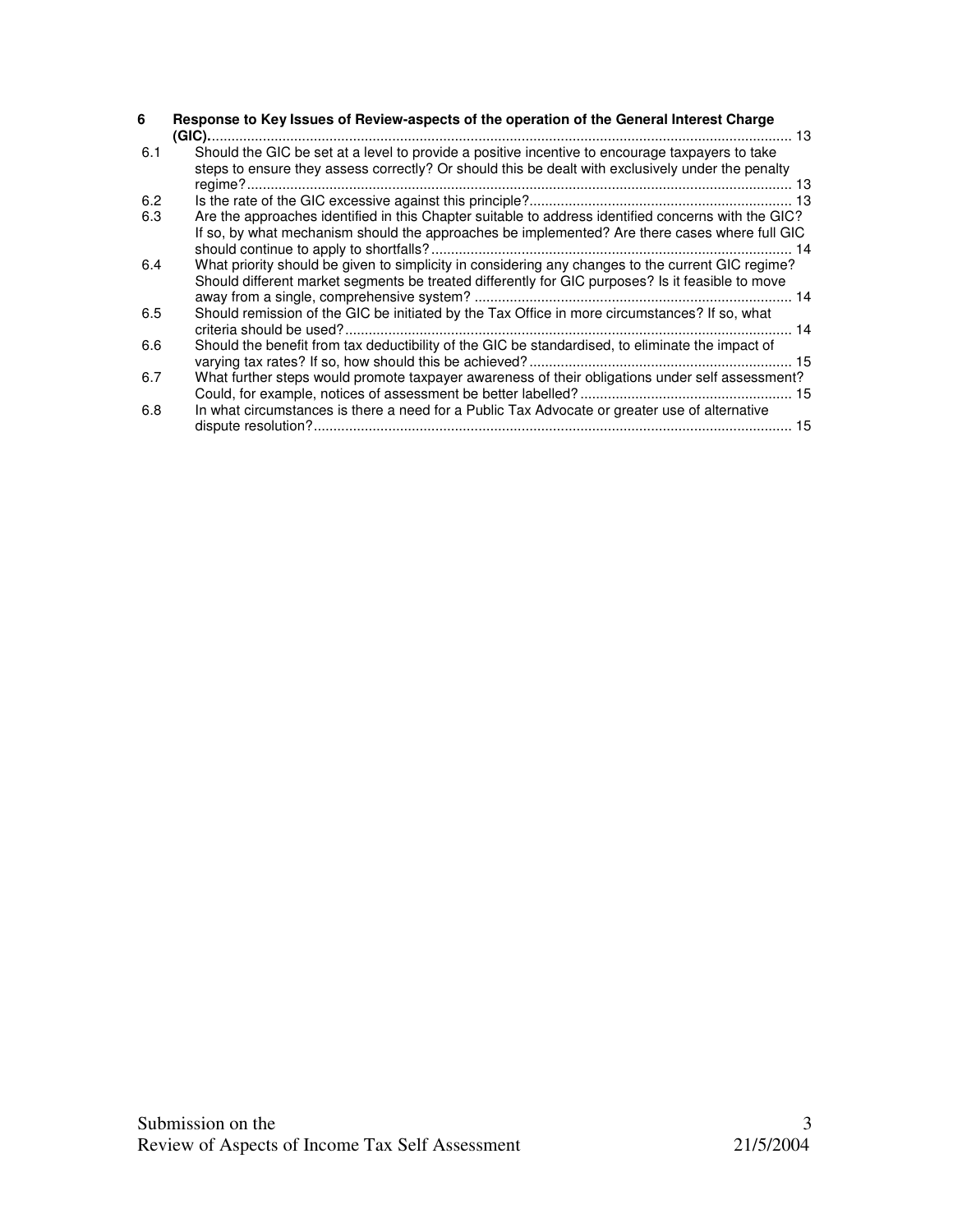## **1 Introduction**

Resolution Group Australia (RGA) represents and assists taxpayers and their accounting and legal representatives in dealing with tax disputes.

RGA are not accountants, lawyers or tax agents. Consequently, RGA does not give taxation, financial or legal advice. All of the tax disputes have arisen as a result of the taxpayers own actions or as a result of following advice from the Australian Taxation Office (ATO) or the advice of their financial, accounting or legal advisor.

RGA has focused on finding solutions for the dispute in a manner that protects both the rights of the individual and the revenue in dispute.

From about 1998 the ATO introduced global campaigns to disallow deductions and raise amended assessments against investors in mass marketed investment arrangements, employment benefit arrangements, equity linked bonds, retirement villages marketed under the umbrella of Taxation Ruling TR 94/24 and a number of other arrangements.

A common feature of each of these campaigns is retrospective application of a change in the ATO position and failure to individually examine each investor. In each case the ATO absolved itself of any responsibility for error or lack of certainty in the past and insisted that under the self-assessment system it was the taxpayers responsibility to know the law and how the ATO might interpret the law in the future. Each of these cases has shown that the taxpayers followed ATO advice including written advance opinions, private binding rulings and public rulings. Despite this level of "certainty" and administrative practice from the ATO, the taxpayers bear the full onus of proof to overturn amendments.

One aspect that has become clear is that the ATO itself is uncertain about how the law applies. In the case of employment benefit arrangements the ATO issued rulings that have subsequently been shown to misinterpret the legislation. The ATO while admitting that only one taxing point is appropriate have issued multiple amendments under Company Income Tax legislation, Fringe Benefits legislation and personal income tax legislation. These amendments are for the same transaction and amount because the ATO even after allegedly close examination could not decide which taxing point is correct.

The above raises two possibilities, the first is that the tax legislation is too complex and difficult for anyone including the ATO to interpret and apply with certainty. The second is that the ATO is incompetent and is not accountable for failing to administer the legislation correctly. Either possibility leaves the taxpayer in a dangerous position under self-assessment and this danger has crystallised for a large number of taxpayers thus leading to this review.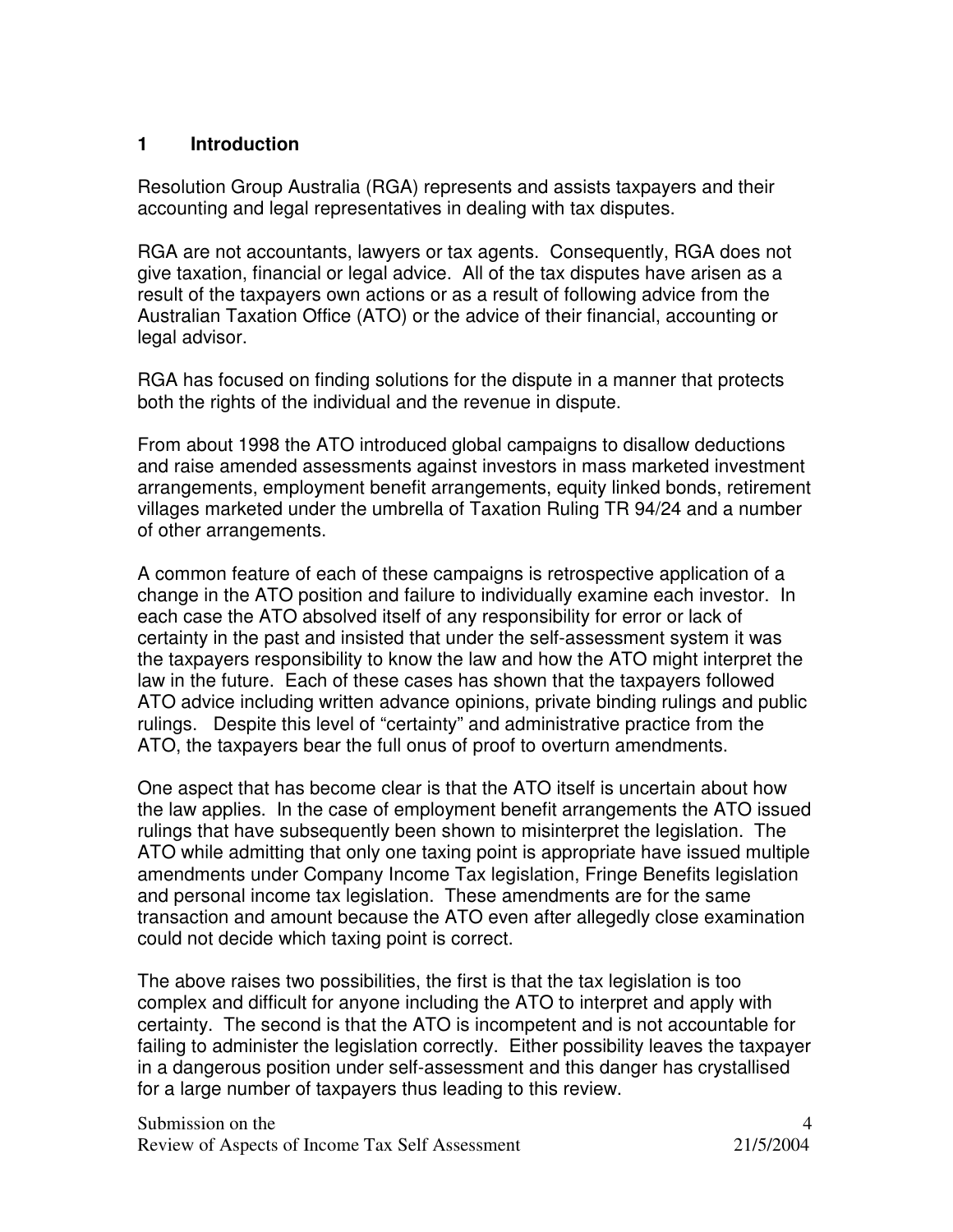Self-assessment is dangerous because it tempts taxpayers to push the boundaries of the tax legislation. On the surface self-assessment appears harmless but the repercussions of mistakes or intentional wrongdoing are hidden and severe. The self-assessment system has generally failed so far because taxpayers have not been adequately educated, guided or protected from the disadvantages and dangers of the system. The ATO on the other hand has been over-protected. The most positive outcome from this review would be a restoration of the balance of responsibilities between the taxpayer and the ATO.

For the self assessment system to have credibility, it must truly be a self assessment system not the current pretence. Taxpayers should be able to self amend and increase their liability without incurring penalties and interest. Currently, self amendments increasing a liability incur an automatic application of 5% penalty plus full GIC. Entities that discover genuine errors must choose between self amendment and payment of these additional taxes or taking the risk that the error will not be discovered by the ATO. Many millions in revenue are lost because entities cannot pay the additional tax so they take the risk and generally are never discovered. The ATO should be focused on the collection of primary tax. Penalties and GIC must be the tools used to ensure future compliance. These tools must be used properly and fairly; if that is done compliance will improve. The ATO currently misuses these tools. They are used as a means of punishment, intimidation, inducement to settle on unfair terms and extortion. More taxpayers are being alienated and made les compliant as a result. Declaration of an amnesty could generate a significant amount of such revenue.

The ATO must be accountable for failures in administration, the ATO must take responsibility for its actions or failures to take action and the onus of proof must not rest solely on the taxpayer.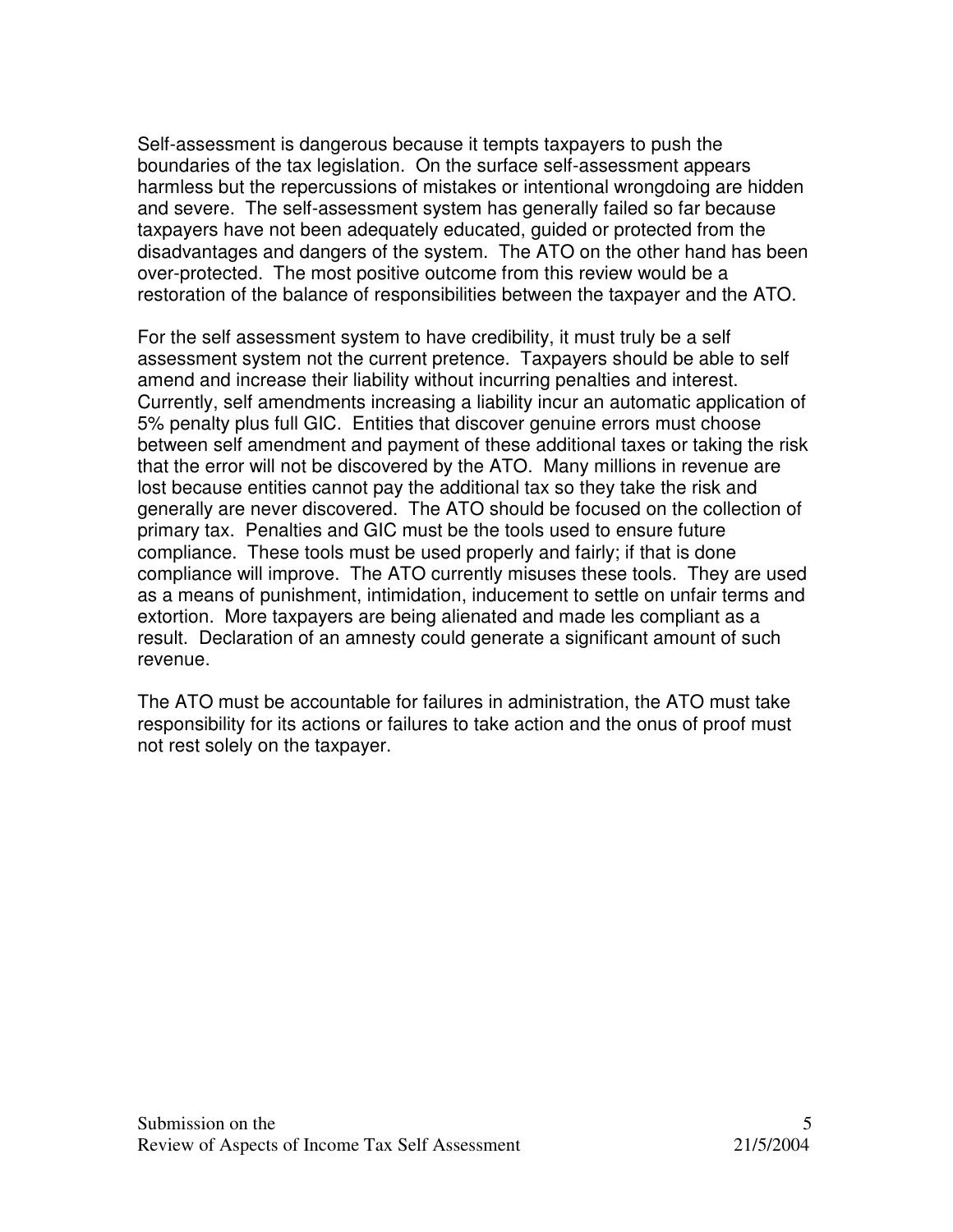# **2 Response to Key Issues of Review- The Level of Reliance Taxpayers Should Be Able To Place On Tax Office Advice**

# **2.1 Is Tax Office advice sufficiently accessible?**

No. Although the ATO website has improved access to information, the website is slow and difficult to use. Information is hidden and requires expertise to find and understand. The Tax Pack is similarly unwieldy and difficult to follow. Access to ATO staff for direct advice is almost impossible. In addition advice varies from office to office and from person to person. ATO internal systems are fragmented so that many staff do not have a full picture of the structures and processes consequently their advice is inadequate or flawed.

The ATO must be made responsible for providing systems that educate and inform taxpayers of their rights and responsibilities. Until the ATO achieves its own responsibility taxpayers should not have to bear the consequences of any mistakes.

# **2.2 Should Tax Office advice indicate whether Part IVA applies to a particular arrangement as a matter of course, or only on request?**

The ATO must state whether Part IVA applies to any arrangement as a matter of course. To leave it open is to only issue partial advice. The Commissioner is exercising his discretion under Part IVA at every opportunity. Consequently, it now forms part of his standard approach to administering the legislation and must therefore be stated, "not indicated" as a matter of course.

### **2.3 Are there significant problems with the accuracy of Tax Office advice? If so, how should they be addressed?**

Yes, there are significant problems with the accuracy of the ATO advice and the escape clauses that the ATO attaches to its advice. The first issue that should be addressed is the escape clause attached to Private Binding Rulings where the ATO are only bound to honour their advice to the applicant. In a commercial world any advice soon becomes public and if the advice is correct then every other taxpayer in identical circumstances should be affected in the same way. There is a legitimate expectation that the PBR is correct therefore every other taxpayer should also be able to rely upon the ruling. If the ATO is incorrect then the ATO not innocent taxpayers must bear the responsibility. The current situation allows the ATO to escape the responsibility of its own wrongdoing. The ATO system for providing advice must be improved so that the same advice issues from every office and staff training must be improved. In essence any advice from the ATO must be binding to the extent that the ATO can only make prospective changes. Faced with this duty and responsibility the

ATO will be encouraged to use its vast resources more responsibly.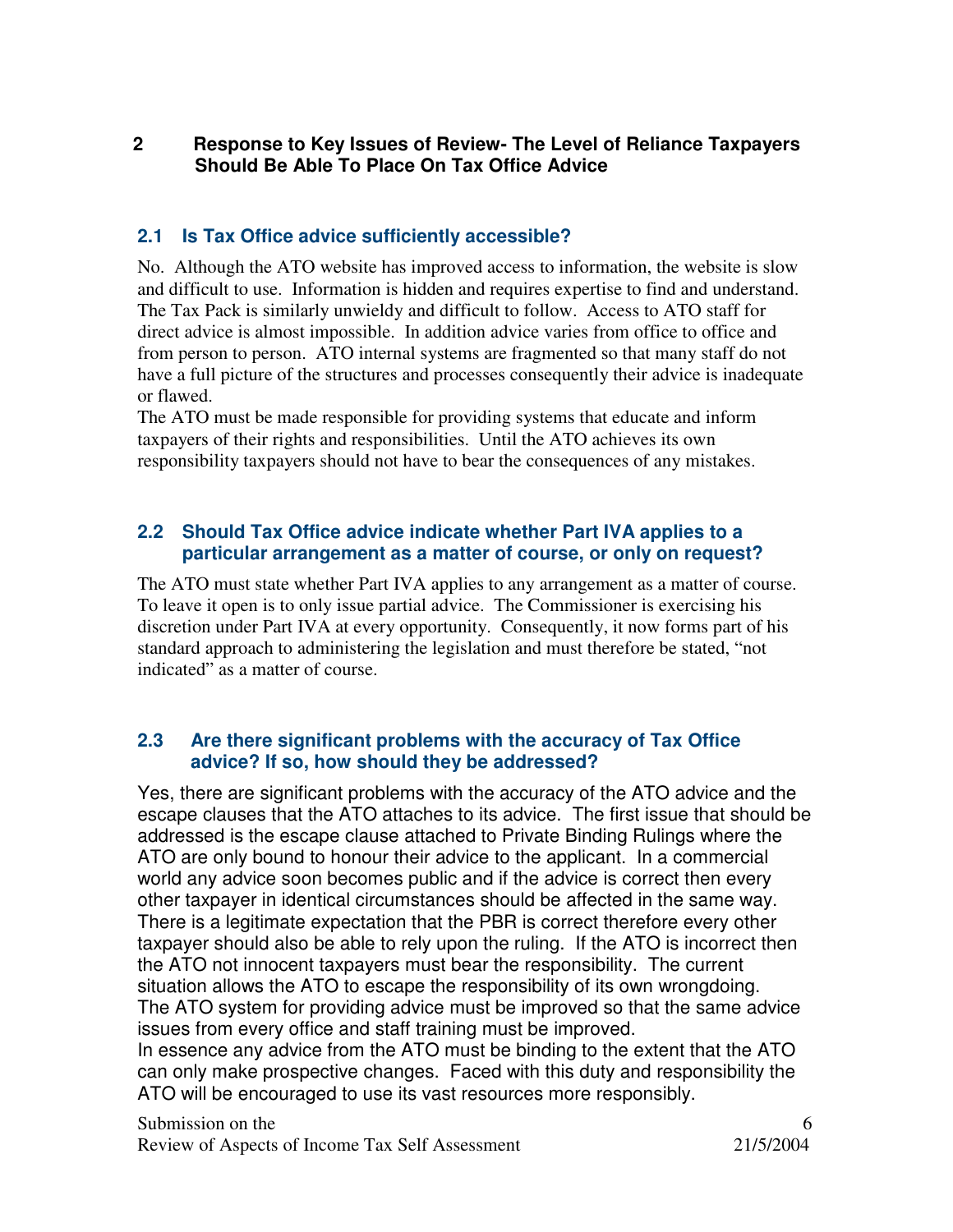#### **2.4 Is there evidence of pro-revenue bias in Tax Office advice? What measures would improve confidence in the objectivity of Tax Office advice? Would an independent evaluation assist?**

Yes, there is evidence of pro-revenue bias in tax office advice. As the collector of the revenue it is understandable that where the ATO is uncertain they will opt to protect the revenue rather than give advice that allows revenue to be lost. While that is a reasonable approach, in recent times the ATO has become aggressively protective and is actively seeking to find ways to collect more revenue rather than taking an objective approach to only collecting what is properly due. As a result of the mass marketed arrangements the ATO introduced the system of product rulings. None of the rulings that have issued however, allow the use of non-recourse loans or geared investments even though in every case that has gone before the Courts, including Lau and Cooke, the gearing aspect by itself is not the disqualifying or non-complying factor. It is apparent from these product rulings that the ATO is disregarding the law and only issuing rulings that protect the revenue.

In Harris v FCT concerning Controlling Interest Superannuation the legislation was found to be ambiguous. The ATO had previously issued advice and PBRs favouring the taxpayer. However, as a result of the ATOs more aggressive approach, the ATO reversed its previous decision in favour of revenue collection. An independent process and evaluation will assist. There should be a separate body responsible for issuing rulings. This should be an independent panel appointed from legal and accounting professionals and at least one community representative, with sufficient power to actually be of value. The ATO and taxpayers should be able to make submissions but should not have any involvement in the appointment or funding of this panel. Rulings issued by the panel should be binding on taxpayers and the ATO. The panel must resolve any disagreement on interpretation of a ruling, application of particular circumstances or alleged non-compliance.

Improved communications between tax professionals and the ATO would also assist. That means more accessibility to ATO staff. The ATO staff must be trained to understand that they have a duty to act fairly and responsibly. The ATO must have a clearly defined and enforceable duty to act in accordance with the Taxpayer's Charter, to fully explain decisions, to reply without intimidation and in a timely manner.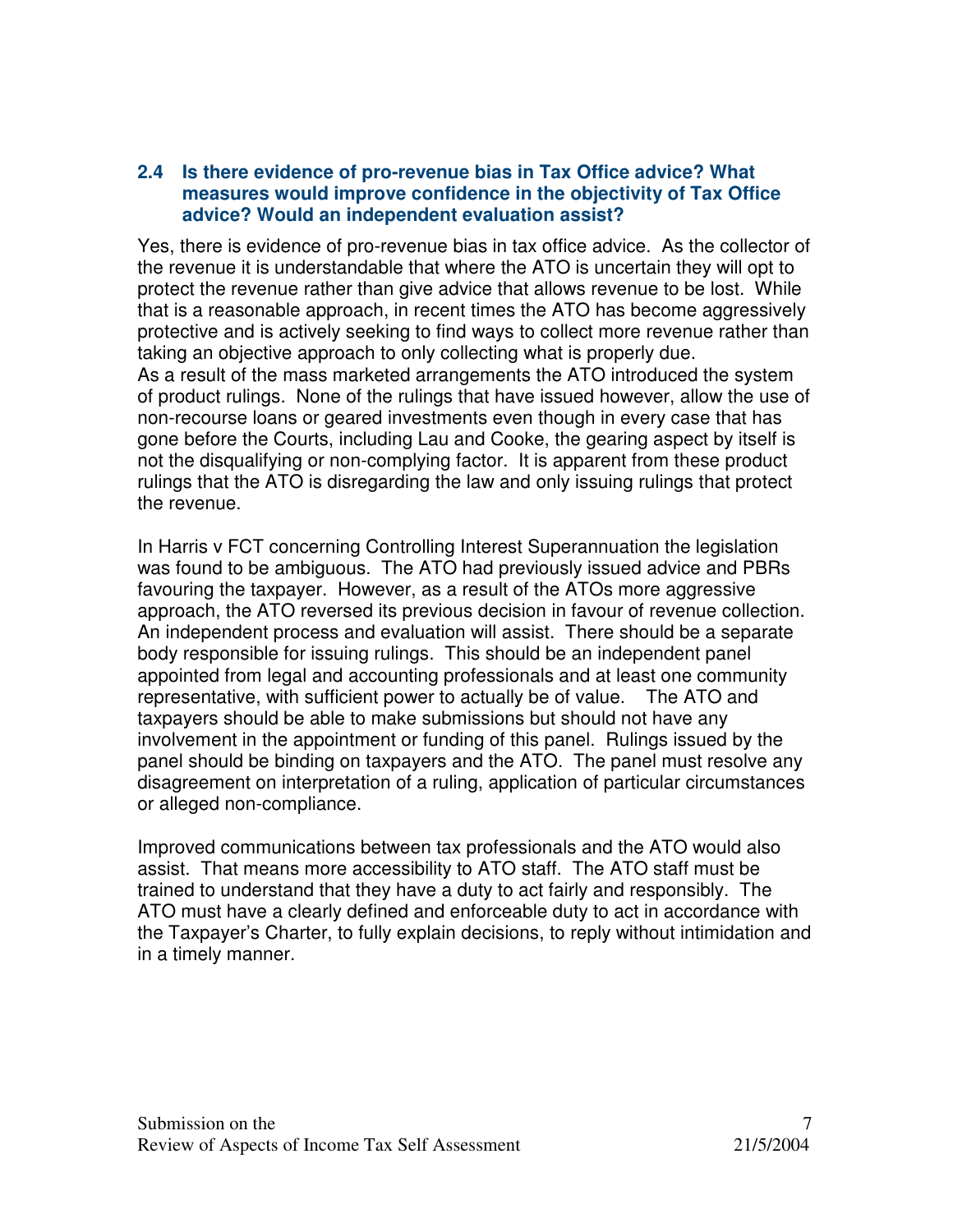#### **2.5 How should Tax Office advice be framed to assist taxpayers — by explaining contending views of the law, or by setting out how the Tax Office intends to apply it? Does this impact on the way that advice is expressed?**

Any objective analysis of a particular situation will consider and state the contending views before making a decision on how the matter will proceed. Consequently, the ATO advice must give both the contending views of the law and how it intends to apply the law. There must however, be an independent process available where a taxpayer disagrees with the way in which the ATO intends to apply the law and there is sufficient support for an alternative view.

If the ATO is to do its duty objectively then there should not be any impact on the way that advice is expressed.

## **2.6 How might the Tax Office clarify the circumstances in which general advice can be relied upon?**

The ATO can clarify the circumstances by greater emphasis on taxpayer education and information. All taxpayer information documents could specify that where a taxpayer's circumstances are different that taxpayer might wish to contact a helpline that is readily available and has staff that can answer the query. If the information is readily and easily available then taxpayers have less reason for not knowing. Access to information by telephone or email that is answered quickly and efficiently and is reliable will be an improvement on the current situation.

### **2.7 Is there value in making more Tax Office advice legally binding? What additional safeguards would be required?**

Yes, there is value in making ALL Tax Office advice legally binding. Advice in a context of penalties for mistakes, that is not binding or reliable is neither "advice" nor does it have value.

The safeguard is that the advice must be correct. The advice must clearly identify the circumstances and any variations and the effect of such variations. Correct and precise advice cannot be exploited. Even if the revenue is adversely affected by correct advice, it still means that taxpayers are obtaining what is rightfully theirs under existing legislation. Legislation must be simplified.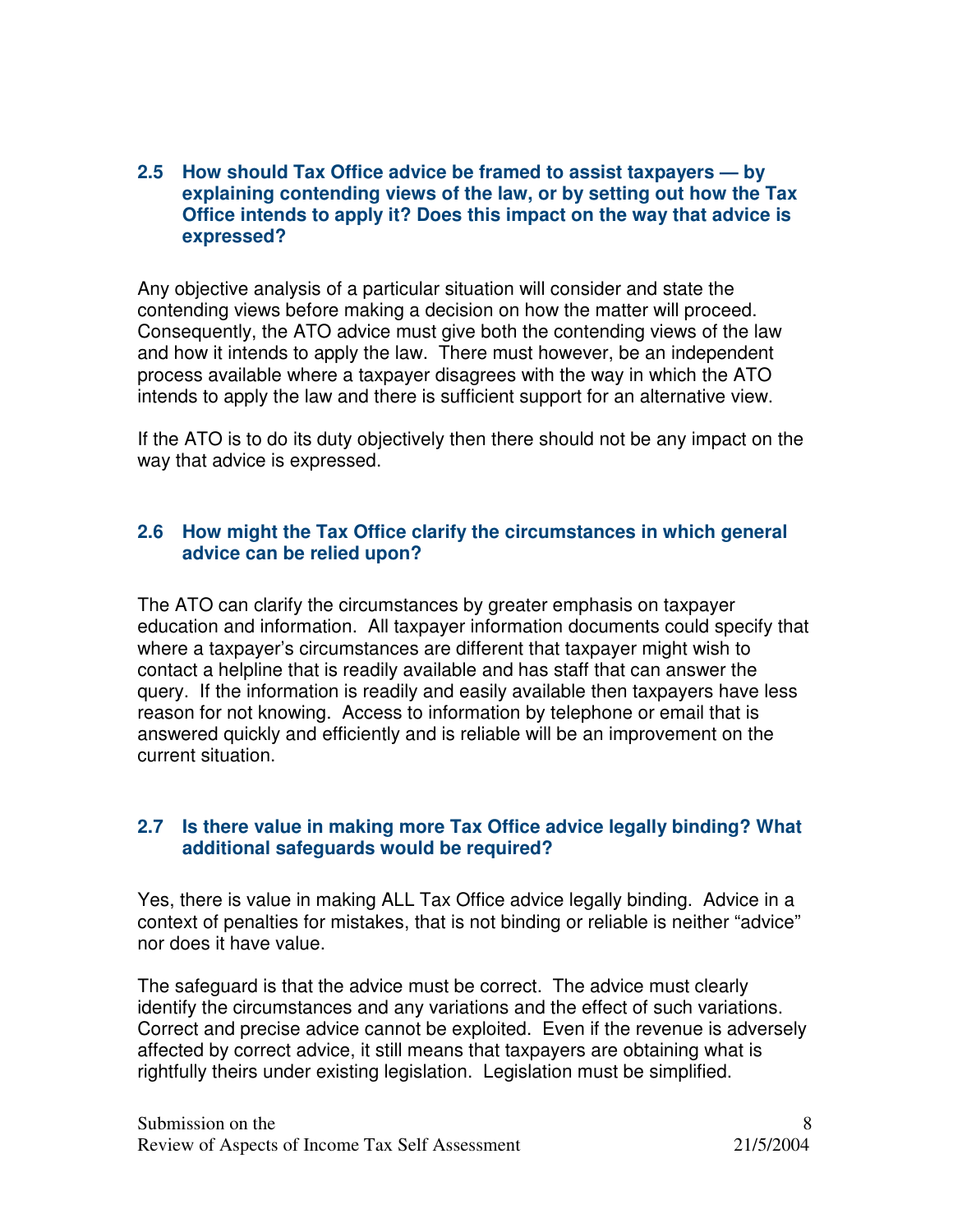#### **2.8 Should taxpayers be penalised merely for not following PBRs when self assessing their income tax liabilities?**

No, mere failure to follow a PBR to the letter should not result in non-compliance or penalties. Variations that result from commercial necessity or unavoidable circumstances must be treated as complying. Penalties should only apply where there is deliberate non-compliance, artificiality or dishonesty.

# **2.9 If no penalty applied, would direct appeals against PBRs still be required?**

Yes, on the presumption that the appeal is against the issue or refusal to issue a favourable PBR. The penalty process applies to non-compliance with a PBR after it has been issued and accepted by the taxpayer. If the taxpayer is dissatisfied with the PBR at the time of issue then the appeal or independent evaluation process must still be available.

# **2.10 Should the Tax Office be able to charge for PBR's?**

No, provided that PBRs are made available to all taxpayers, then every application serves to clarify different tax outcomes in different circumstances. The ATO practice of issuing PBRs that were kept secret and used by promoters to market a particular product caused the growth of tax avoidance schemes.

Where a taxpayer pays for a PBR they may be entitled to keep the PBR private, as many have done in the past. This does not contribute to the growth of knowledge and understanding.

# **2.11 How could the Tax Office use more cost effective channels for the delivery of binding advice to taxpayers or through practitioners?**

Email and the ATO website. Emails to the ATO must be able to be allocated a query number or other identifying feature. The ATO must respond within a stated timeframe and the response must be binding on the ATO.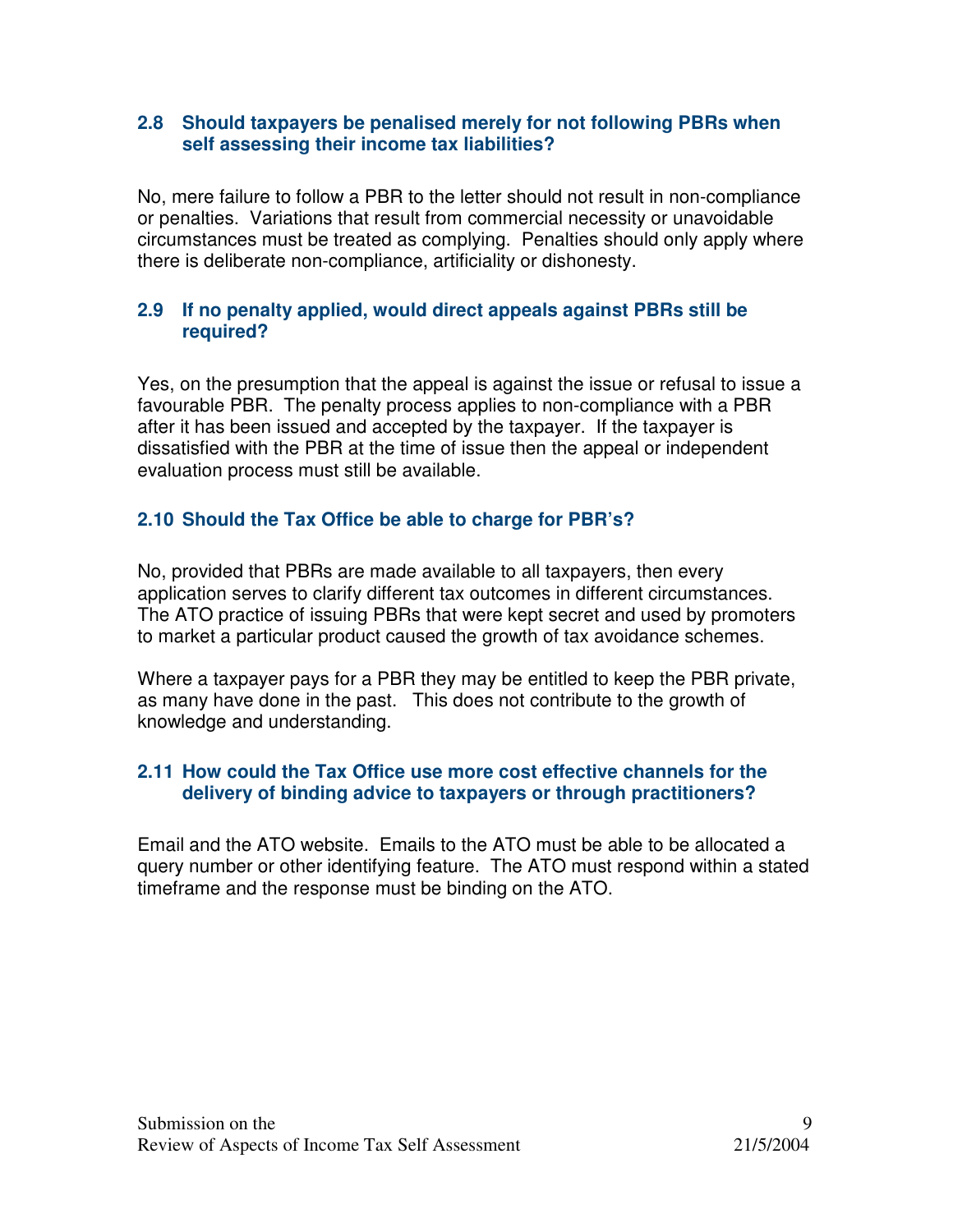- **3 Response to Key Issues of the Review - The proper time frame for amending assessments**
- **3.1 Should the period for an amendment increasing the liability of an individual not in business, and/or a very small business be reduced to, say, two years? Should the eligibility of a very small business be based on whether it has chosen to be a Simplified Tax System taxpayer? What exclusions from a two year period would be appropriate?**

Yes, the period for amendment increasing or decreasing a liability should be reduced to two years effective retrospectively. There should not be any eligibility criteria as this only introduces another layer to an already complex area.

Exclusions must include deliberate fraudulent activity. However, there must be a requirement on the ATO to provide evidence of the fraudulent activity before an amendment can be raised. In the current situation the ATO generally only assert fraud or evasion and raise amendments on the assertion. In many cases the assertion is not supported by verifiable evidence.

Even amendments for fraud or evasion should have a time limit. It is clear that the maximum time for retention of records is seven years and even the ATO destroys records after a time period. In those circumstances it is pointless having time to make amends but no supporting information.

### **3.2 Should the amendment period for medium and large businesses and other complex cases remain as four years?**

No, the period should be standardised at two years. The less variations there are the less confusion there will be.

#### **3.3 Should the amendment period for arrangements conferring unintended tax benefits (including arrangements covered by Part IVA) be reduced from six years to, say, four years? Should taxpayers be required to disclose certain tax planning arrangements more fully in returns?**

No, the time period for any amendment should be standardised at two years. Part IVA can only apply if the tax deduction is allowable or if the income is not assessable. In other words the arrangement complies with the letter of the legislation. Part IVA has been greatly misunderstood and applied. Whatever was originally intended the practical consequences as confirmed by the Federal Court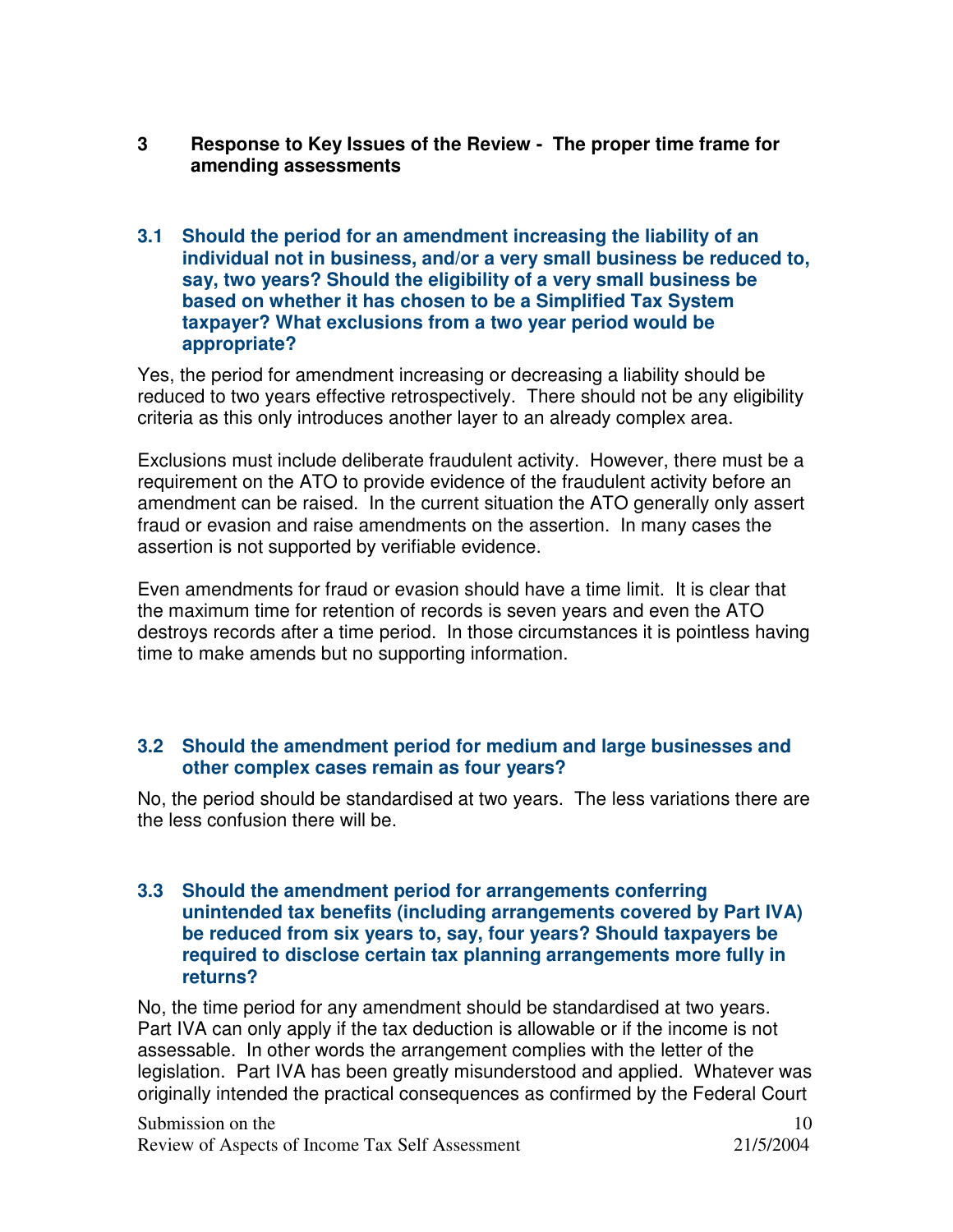is that Part IVA can only reverse what is in compliance with the legislation. It is therefore arguable that a disallowance of an otherwise allowable deduction is a lesser offence than a taxpayer claiming a deduction that was never allowable. Where an arrangement complies with the letter of the legislation if the Commissioner wishes to exercise his discretion to disallow the otherwise allowable deduction or assess the otherwise not assessable income, then the Commissioner must do so within a reasonable time frame. If anything the time period should be less, because these taxpayers have in fact complied with the legislation and the time taken to amend will result in additional GIC. By way of example the ATO provides tax employees with the opportunity to "salary sacrifice". The ATO has a specific document outlining the benefits of salary sacrifice and the sole and dominant purpose is the tax benefit. Because the sole purpose of salary sacrifice arrangements are the tax benefit these arrangements fall within the scope of Part IVA and may be disallowed.

Taxpayers who purchase a rental property for the sole purpose of negative gearing and without any prospect of ever deriving a profit also fall within the scope of Part IVA and the Commissioner may disallow deductions from such arrangements. The mere scope for application of Part IVA should not mean that the time for amendment should be any longer than for any other amendment. Yes, taxpayers should be required to provide full disclosure. However where such disclosure is made the penalties should not apply.

### **4 Response to Key Issues of the Review - the appropriateness of the length of tax audits**

**4.1 Is there benefit in the idea of the Tax Office providing early notice to those taxpayers that it has decided to audit? What would be a suitable notification period? What exclusions from the notification regime would be appropriate? Would this idea still be beneficial if taxpayers had to disclose more information?**

Yes, on the assumption that early notification means immediate action by the ATO in proceeding with the audit. There should also be provision for taxpayers to make an immediate, without prejudice, payment of primary tax and so avoid penalties and GIC. This will encourage taxpayers to co-operate and manage the effects of any adjustment.

In cases involving fraud or criminal activity then it not be appropriate to give prior warning, as it is likely that evidence may be lost.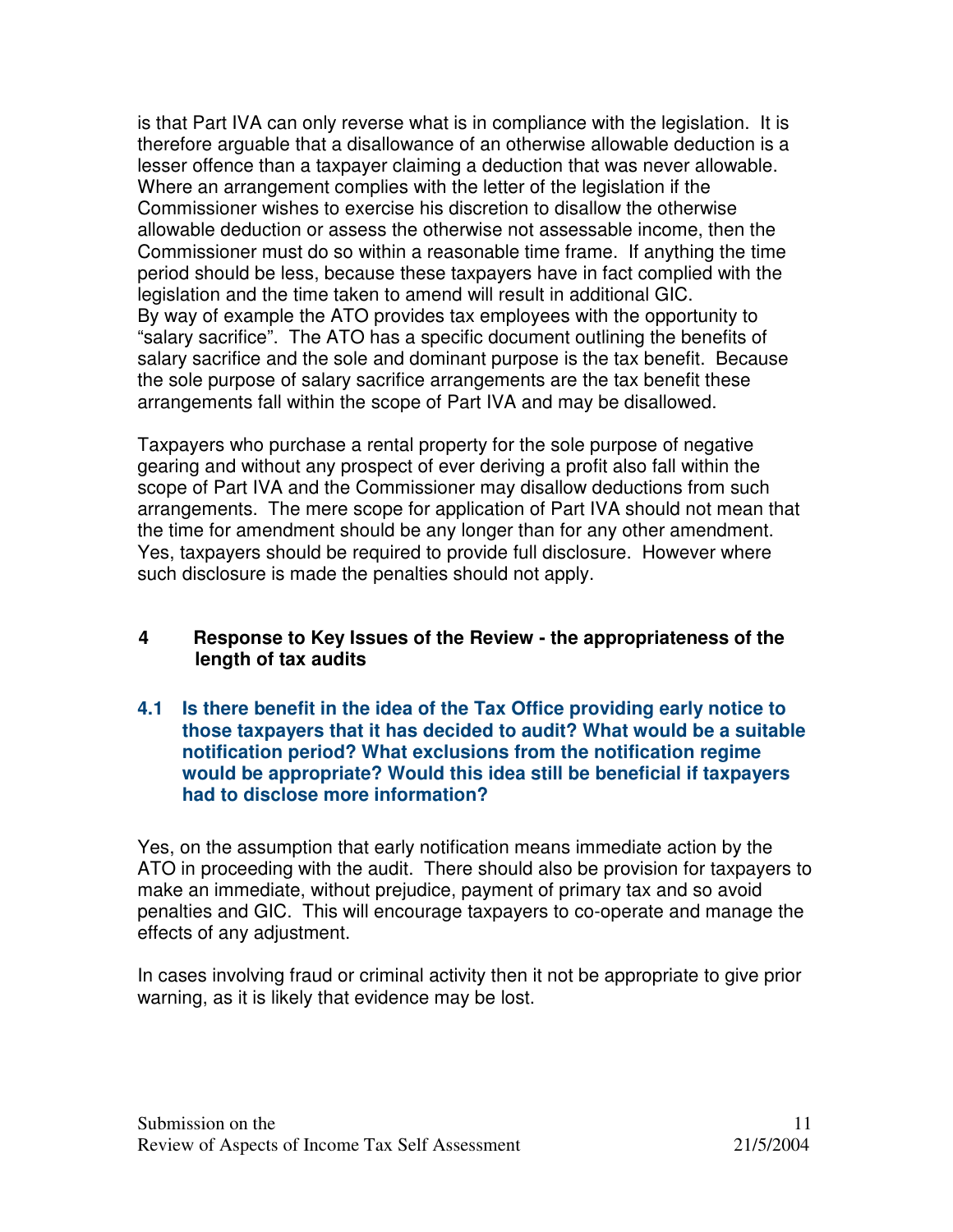## **4.2 Should a taxpayer who lodges a nil liability return be subject to the same time limits as apply in amending an assessment?**

Yes, the legal escape hatches that the Commissioner continues to exploit must be closed. Where a taxpayer lodges a return under self-assessment that taxpayer believes that an assessment has been made. The discovery later that a nil assessment has been found by the courts not to be an assessment makes the term self-assessment a nonsense and again establishes a double standard against the taxpayer.

#### **5 Response to Key Issues of the Review - whether taxpayers are adequately protected from unreasonable delays in enforcing the tax law**

#### **5.1 Should taxpayers have a remedy where the Tax Office delays unreasonably in issuing an amended assessment after it has all the relevant information?**

Yes. The ATO should be liable to pay compensation equal to the penalties and GIC imposed by the legislation. This will act as a disincentive to the ATO to delay.

# **5.2 Should the period for an amendment reducing a taxpayer's liability be the same as for increasing liability, or be set at a fixed period?**

The time period should be the same.

#### **5.3 Would it be better to implement some of the possible changes raised in this Chapter (for example, early notification of compliance activity) by changing administrative procedures, rather than by changes to the law?**

The ATO has established that it has difficulty understanding and complying with the law. It most certainly ignores administrative practices and these are more difficult to enforce. The law must be changed and there must be an independent process to enforce ATO compliance.

### **5.4 What (if any) clarification of the terms 'reasonable care' and 'reasonably arguable position' is needed?**

It is not simply a case of clarification. The ATO must be obliged to show reasons why the taxpayer did not take reasonable care or why the taxpayer does not have a reasonably arguable position. In Prebble vs FCT the Court found that the taxpayer had a reasonably arguable position. Numerous written representations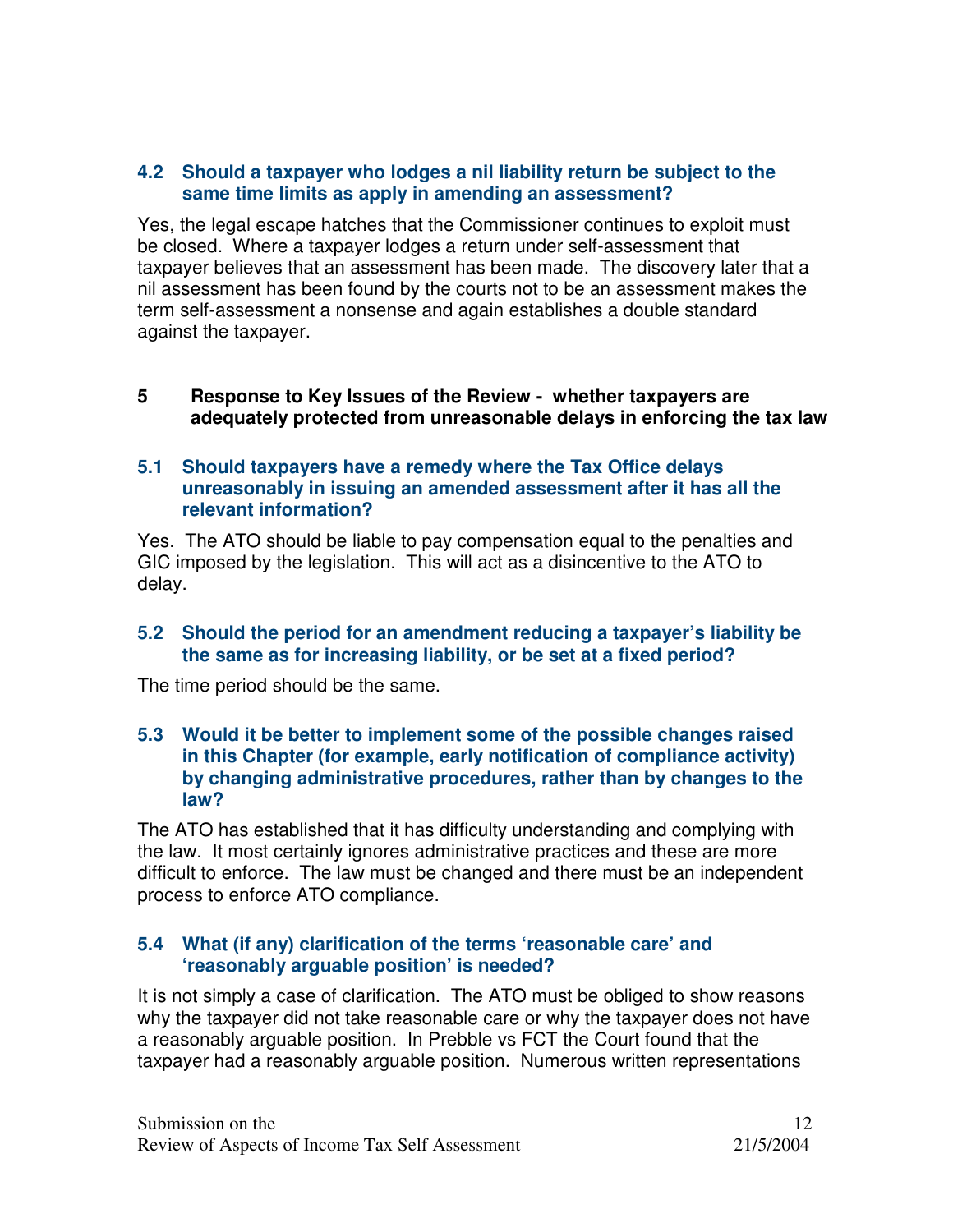had been made to the ATO that there was a reasonably arguable position, but the ATO ignored all these representations.

While clarification is necessary, there must be a process of independent review that does not involve the expense and time of taking the matter through the Courts.

## **5.5 What further guidance on grounds for remission of penalties is required?**

There must be a requirement on the ATO to justify the imposition of penalties. The current system of remission allows the ATO to avoid responsibility for their contribution to the problem. The global campaigns have shown that the ATO remission policies involve a rote application of policy. This is a breach of administrative law and the taxpayer's charter. Individual consideration of remission decisions must be required.

## **5.6 What is the effect of the penalty for failing to follow a Tax Office private ruling? Do taxpayers only request PBRs when they are confident of a favourable ruling?**

Not necessarily. There will always be some who attempt to manipulate the system. However, there should not be a penalty for failing to follow a ruling, there should only be a penalty for failing to comply with the legislation.

# **6 Response to Key Issues of Review-aspects of the operation of the General Interest Charge (GIC).**

#### **6.1 Should the GIC be set at a level to provide a positive incentive to encourage taxpayers to take steps to ensure they assess correctly? Or should this be dealt with exclusively under the penalty regime?**

GIC should be set to compensate for the loss to the revenue. That is the time value of the money. The penalty provisions should ensure compliance. The current arrangement imposes two penalties. This is unfair.

# **6.2 Is the rate of the GIC excessive against this principle?**

Yes.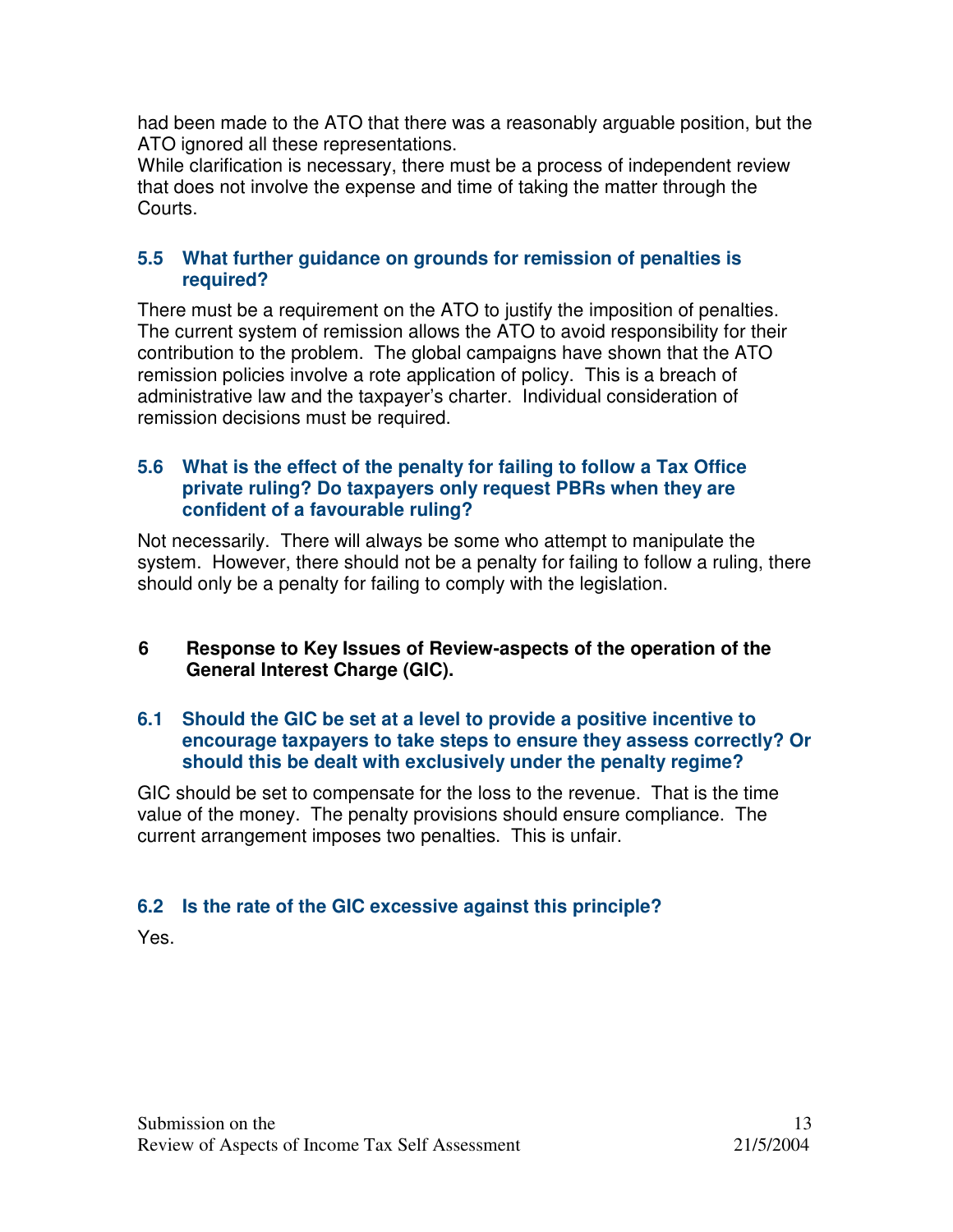**6.3 Are the approaches identified in this Chapter suitable to address identified concerns with the GIC? If so, by what mechanism should the approaches be implemented? Are there cases where full GIC should continue to apply to shortfalls?**

Yes, the approaches are suitable if genuinely applied. There are no cases where full GIC should continue to apply.

#### **6.4 What priority should be given to simplicity in considering any changes to the current GIC regime? Should different market segments be treated differently for GIC purposes? Is it feasible to move away from a single, comprehensive system?**

The system is already too complicated – one policy should apply.

### **6.5 Should remission of the GIC be initiated by the Tax Office in more circumstances? If so, what criteria should be used?**

Currently, GIC remission is only initiated by a request from the taxpayer and this is not generally known. Chapter 93 of the ATO Receivables Policy deals with GIC remission. Because the imposition of GIC is automatic, remission must be considered by the ATO in every case, otherwise taxpayers who deserve remission are likely to pay more than they should just because they were not aware that the GIC could have been remitted in their particular circumstances.

At the moment the ATO avoids responsibility and collects more GIC than is necessary by placing the responsibility on the taxpayer to initiate a request and then requiring the taxpayer to show overwhelming reasons why remission should occur. The ATO do not readily accept remissions reasons and generally refuse to remit unless forced to do so by political or public pressure.

In order to overcome the problems that currently exist with the imposition of GIC, the Commissioner must be required to document justification for non-remission of GIC; In other words the Commissioner must provide evidence of taxpayer wrongdoing in relation to the time period and the additional penalty component of the GIC. While the tax shortfall is the legislative trigger for imposition of the GIC, remission must also be automatic if the Commissioner does not provide evidence that the taxpayer fault caused the time delay. As a second step only necessary if there is taxpayer fault for the time delay the additional penalty rate should be remitted unless the Commissioner documents evidence that the taxpayer actions require a penalty. For example where the individual circumstances show deliberate evasion, then that same evidence will support non-remission of the penalty rate.

Commissioner's documentation of evidence to be reviewable by an independent panel without need to go to the AAT or the Federal Courts, especially in